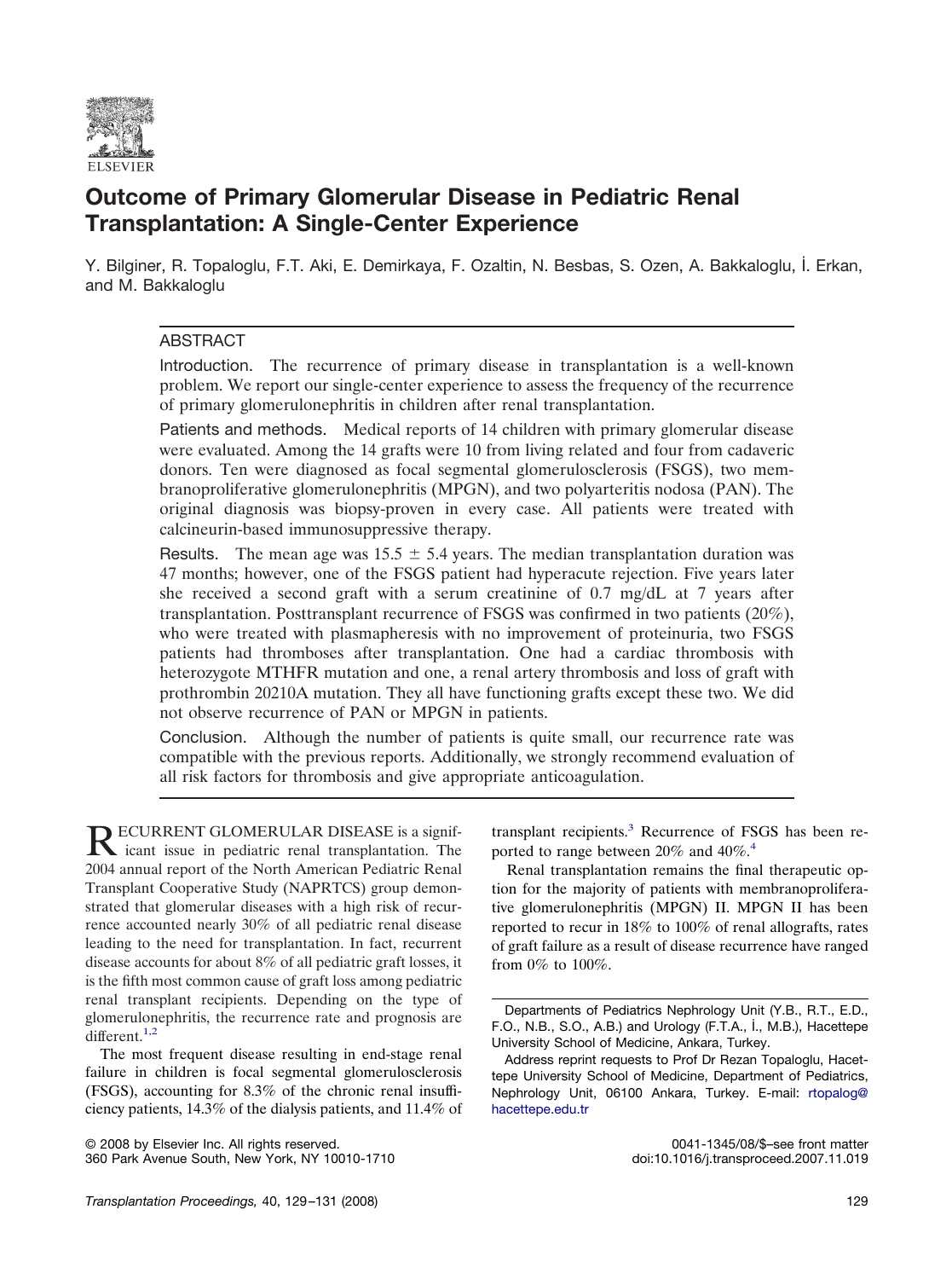Additionally, despite the potential for relapse and the lack of characteristics that predict the risk, transplantation is an advisable mode of therapy for patients with renal failure caused by antineutrophilic cytoplasmic antibodies (ANCA)-positive microscopic polyarteritis nodosa (PAN).

The aim of this study was to assess the frequency and clinical implications of recurrence of the original renal disease in children after kidney transplantation.

### PATIENTS AND METHODS

Among the 70 pediatric kidney transplantation patients, medical reports of 14 children with primary glomerular disease were reviewed for clinical data, including demographic information, disease history, physical examination, and laboratory results. Ten of them were diagnosed as FSGS, two MPGN, and two PAN. The original diagnosis was biopsy, proven in every case. The grafts were ten from living related  $(n = 10)$  or cadaveric donors  $(n = 4)$ . All recipients were immunosuppressed with either cyclosporine or tacrolimus, azathioprine or mycophenolate mofetil plus, and steroid. Recurrence of FSGS was treated by plasmapheresis according to protocol recommended by Cochat et al<sup>[5](#page-2-0)</sup> with cyclosporine. Ten sessions of plasmapheresis were performed over 2 weeks, then one session per week for 2 months.

#### **RESULTS**

The mean age was  $15.5 \pm 5.4$  years. The median transplantation duration was 47 months (7 to 84 months). One FSGS patient had hyperacute rejection. Five years later, she received a new graft and has a serum creatinine of 0.7 mg/dL at 7 years after the second transplantation.

The mean age at the onset of FSGS was  $4.7 \pm 2.2$  years. The median duration of FSGS prior to reaching end-stage renal disease (ESRD) was 60 months (17 to 120). All patients except one were dialyzed before transplantation. Patient characteristics are detailed in Table 1. Biopsyproven recurrence of disease occurred in 2 of 10 patients with FSGS, leading to graft loss and requirement for hemodialysis despite plasmapheresis. One of them had cardiac thrombosis with heterozygote MTHFR mutation and underwent successful thrombectomy with a functioning graft. One of them experienced renal artery thrombosis and graft loss with prothrombin 20210A mutation. Both of them have had additional risk factors for thrombosis.

Two MPGN type II patients have functioning grafts with last visit creatinine levels 0.72 and 0.68 mg/dL and transplantation durations of 16 and 32 months.

Two patients with ANCA-positive microscopic PAN also have functioning grafts with the last creatinine levels of 0.88 and 0.92 mg/dL, respectively, and transplantation durations of 54 and 60 months, respectively.

#### **DISCUSSION**

Glomerulonephritis is the underlying cause of endstage renal failure (ESRF) in 30% of pediatric kidney transplant recipients. These patients are at risk of recurrence of their original diseases. Risk factors for recurrence are largely unknown and prediction remains difficult.<sup>[1](#page-2-0)</sup>

FSGS is the third most common primary diagnosis leading to ESRD in children. Recurrence of FSGS has been reported to range between 20% and 40%.<sup>4</sup>

Recurrent FSGS after transplantation is unpredictable, and clear risk factors have not been idendified. The most common risk factors proposed were: younger age at original disease onset, shorter duration of the disease from onset to ESRF, and the presence of mesengial hypercellularity in native renal biopsies.<sup>6</sup>

Evidence-based treatment options for recurrent FSGS do not exist. High-dose cyclosporine, tacrolimus, cyclophosphamide, ACE inhibitors, and steroids have been tried with varying success. The most successful treatment for recurrent FSGS appears to be plasmapheresis with or without cyclophosphamide[.7](#page-2-0) Biopsy-proven recurrence of disease occurred in 2 of 10 patients with FSGS leading to graft loss and requirement for hemodialysis despite plasmapheresis. Pretransplantation prophylactic plasmapheresis has been reported to be successful, unfortunately, these two patients did not receive pretransplant plasmapheresis. [5](#page-2-0)

|                                            | Table 1. FSGS Patient Demographics |      |      |      |           |      |      |                |        |        |
|--------------------------------------------|------------------------------------|------|------|------|-----------|------|------|----------------|--------|--------|
|                                            | Patient                            |      |      |      |           |      |      |                |        |        |
|                                            |                                    | 2    | 3    | 4    | 5         | 6    | 7    | 8              | 9      | 10     |
| Age at onset of initial NS $(v)$           | 3                                  |      | 2    | 4    | 6         | 3    | 6    | 2              | 8      | 10     |
| Sex                                        |                                    | M    | м    | F    | M         | F    | F    | F              | M      | м      |
| Duration of original NS prior to ESRD (mo) | 12                                 | 60   | 68   | 120  | 46        | 106  | 58   | 84             | 17     | 62     |
| Duration of dialysis (mo)                  | 19                                 | 48   | 36   | 80   |           |      | 10   | $\overline{2}$ | 12     | 11     |
| Donor (type)                               | CD                                 | CD   | LD   | CD   | <b>CD</b> | LD   | LD   | LD             | LD     | CD     |
| Acute rejection in first 3 (mo)            |                                    |      |      |      | $+$       |      |      |                | $+$    |        |
| Duration of transplantation (mo)           | 54                                 | 40   | 60   | 84   | 12        | 18   | 52   |                | 7      | 14     |
| Creatinine (mg/dL)                         |                                    |      |      |      |           |      |      |                |        |        |
| First year                                 | 0.37                               | 0.67 | 0.59 | 0.64 | 0.66      | 0.81 | 0.7  |                |        | 2.7    |
| Third year                                 | 0.39                               | 0.82 | 0.61 | 0.66 |           |      | 0.79 |                |        |        |
| Last visit                                 | 0.41                               | 0.89 | 0.87 | 0.71 |           | —    | 0.88 | -              | 3.4    | 3.6    |
| Recurrence                                 |                                    |      |      |      |           |      |      |                | $^{+}$ | $+$    |
| Graft loss                                 |                                    |      |      |      |           |      |      | $^{+}$         | $+$    | $^{+}$ |

**Table 1. FSGS Patient Demographics**

NS, nephrotic syndrome; ESRD, end-stage renal disease; CD, cadaveric donor; LD, living donor.